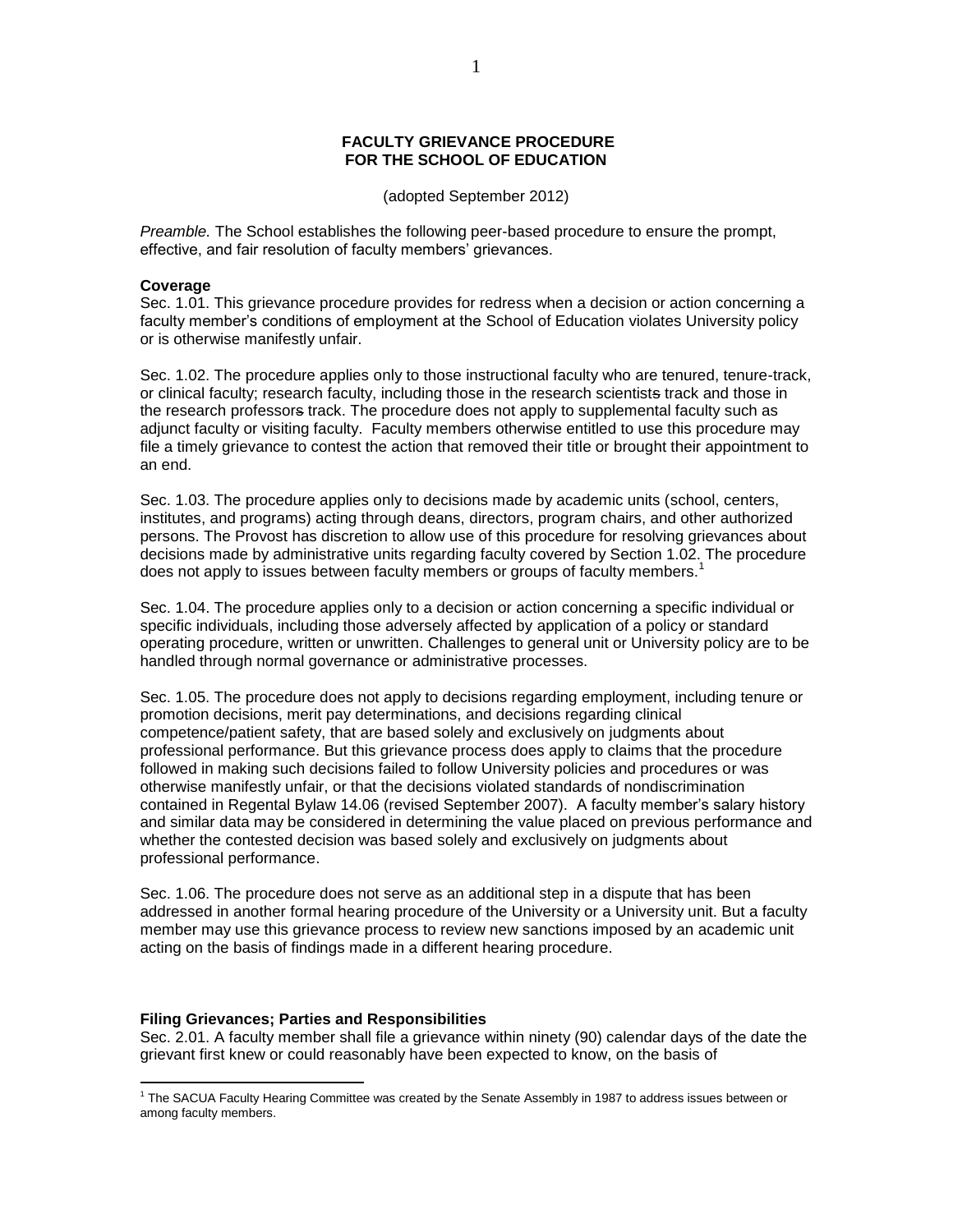documentation or otherwise if there is no documentation, of the decision or action that gave rise to the grievance. Grievances shall be filed on a Faculty Grievance Form (FGF) and submitted to the Director of Academic Human Resources (DAHR) and the SACUA Faculty Grievance Monitor (FGM). The DAHR shall transmit a copy of the FGF to the named respondent(s), with copies to the dean. In extraordinary circumstances, a Grievance Hearing Board (GHB) may extend the deadline for filing a grievance. The grievant must assert such circumstances in the FGF and provide supporting evidence.

Sec. 2.02. The parties to a grievance are the faculty member who initiates the grievance and the decision-maker(s) responsible for the contested decision or action. In the School respondent(s) are the decision-maker(s) at the departmental level. The dean is to be named as a respondent only if he/she were actively involved in the contested decision or action. When the grievance involves a decision made, or an action taken, by a group of persons, or a decision or action reviewed through multiple organizational levels, the presumption is that the individual with the current ultimate authority to make the decision or take the action (for example, the person whose signature authorizes the decision or action) will be named as the sole respondent.

Sec. 2.03. Both the grievant and the respondent shall abide by all the procedures set forth here, shall participate in good faith, and shall respect the confidentiality of the process. Communication concerning the proceedings shall be limited to parties, advisers, mediators, and any others for whom information is strictly necessary for the legitimate effectuation of the process.

## Sec. 2.04.

(a) Before filing a formal grievance, a grievant shall seek to resolve the dispute by discussing it informally with the person(s) who made the disputed decision or took the disputed action, or actively participated in it, or who has the authority within the relevant unit or units to provide redress.

(b) Before, during, and after the processing of any grievance, the parties are strongly encouraged to seek an informal resolution by personal discussions between or among themselves, by invoking the school or university ombuds or mediation structure, or through the intervention of the school or university officials with the authority to provide redress. At any step before rendering a final decision, the Grievance Hearing Board (GHB) may remand the case to the parties with directions to seek an informal resolution. When remanding a case, the GHB shall set a timeframe for successful resolution. If it fails, the case will return to the GHB for further processing. Informal resolution, however, shall remain entirely voluntary.

Sec. 2.05. Prior to the first meeting of the GHB, the GHB, the grievant, or the respondent may initiate in writing a one-time clarification of the issues to be considered. If the GHB requests the clarification, it shall be transmitted simultaneously to the grievant and the respondent, who will have 10 working days to provide a written response. If one of the parties submits a clarification, a copy shall be provided to the DAHR, the FGM, and the other party. The other party will have 10 working days to provide to the DAHR, the FGM, and the party who submitted the clarification any additional comments or information in response to the clarification. The DAHR will then forward both the clarification and the response to the GHB.

# **Grievance Hearing Board (GHB)**

Sec. 3.01. A Grievance Hearing Board (GHB) shall be established as provided in Sec. 5.03 to handle each grievance filed by a faculty member. Closely related grievances may be consolidated before a single GHB.

Sec. 3.02. The GHB shall meet within 15 working days after it is established. The Board shall first determine in executive session whether the complaint is within the authority or jurisdiction of the grievance process under Sections 1.01 through 1.06. In addition, the Board may dismiss the grievance without a hearing if it concludes, on the basis of the FGF and all other material before the GHB, and with all questions of fact assumed in the grievant's favor, that there are no grounds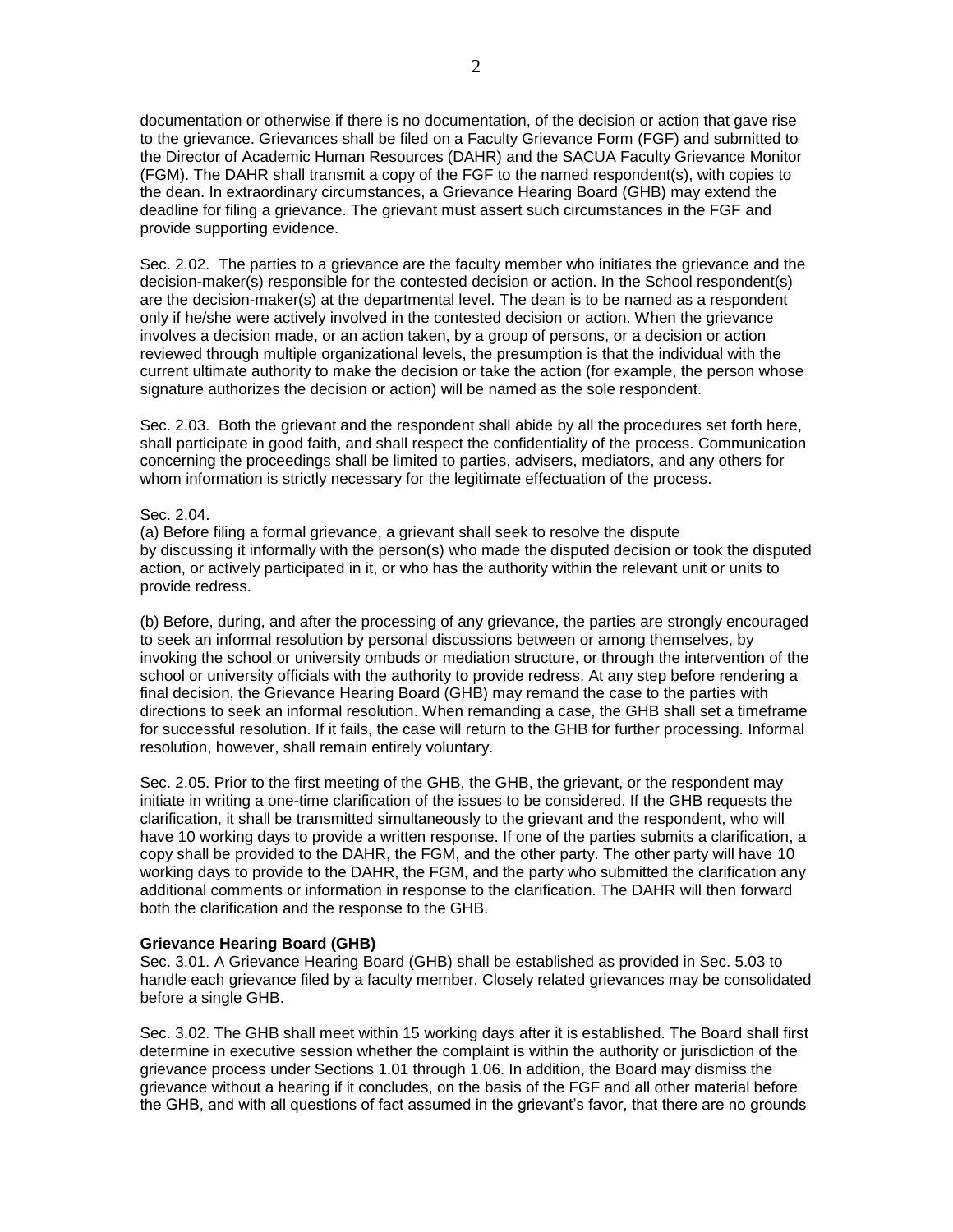for deciding the case in the grievant's favor. The GHB may also dismiss the grievance without a hearing if the grievance is filed after the expiration of the time period set forth in Section 2.01.

Sec. 3.03. Within 10 working days of its first meeting, the GHB shall advise the grievant, the respondent, the DAHR, the FGM, and the Dean or Director in writing whether it will proceed with a hearing. If the Board decides the complaint is not grievable because it is not within the coverage of Sections 1.01 through 1.06, or the grievance is to be dismissed under Section 3.02, it shall state its reasons in writing. If the Board decides to proceed, it shall specify in a written notice to the parties, the DAHR, the FGM, and the Dean or Director when and where the hearing will be held and what issues are to be addressed by the parties. The hearing shall be scheduled within 30 working days or as soon thereafter as is practicable.

Sec. 3.04. If the GHB decides the complaint is not grievable, the grievant shall have 15 working days to appeal this decision to SACUA or a faculty body designated by SACUA. The appellate body shall have 20 working days to resolve the issue. Its decision shall be final. Appeals from a GHB decision to dismiss the grievance shall be handled as provided for final Board decisions in Sections 4.01 through 4.03.

Sec. 3.05. The GHB shall ensure fair procedures for the parties in any hearing.<sup>2</sup> Specifically, the grievant and the respondent shall have the following rights:

- (a) To be accompanied before the GHB by advisers, who may be attorneys. The advisers may advise their clients but may not participate directly in the hearing.
- (b) To appear and present their cases, and to cross-examine the witnesses and challenge the evidence presented by the other party; and
- (c) To have access to all relevant evidence, testimonial and documentary, except confidential evaluations and evidence that would infringe upon the privacy interests of third persons. Upon a party's request, the chair of the GHB shall be allowed to examine relevant confidential files of an academic unit or department and to provide the Board with a summary of their contents as they relate to the grievance, giving due consideration to protecting the confidential aspects of the material.

Sec. 3.06.

(a) The GHB may call its own witnesses and obtain relevant documents, subject to the parties' right of access and the confidentiality restrictions of Sec. 3.05(c).

(b) Testimony before the GHB is voluntary. If any witness declines to testify about any issue, however, the GHB may draw appropriate inferences about what the testimony would have been based on the refusal to testify. Any such inference should be carefully supported and explained by the GHB.

Sec. 3.07. Hearings before the GHB shall be private and confidential, attended only by the principal parties and their advisers, if any; the Director of Academic Human Resources or designee; and the Faculty Grievance Monitor or designee. Unless otherwise directed by the GHB for good reason, witnesses shall attend only while testifying. The GHB chair may invite appropriate observers or others having a substantial interest in the outcome of the case, if both the grievant and the respondent agree.

 $\frac{2}{3}$  The grievance procedure must comply with the demands of due process, most critically, fair notice and an opportunity to be heard. It is not intended to be a substitute for either a civil or a criminal trial and is not subject to all the requirements applicable in those settings.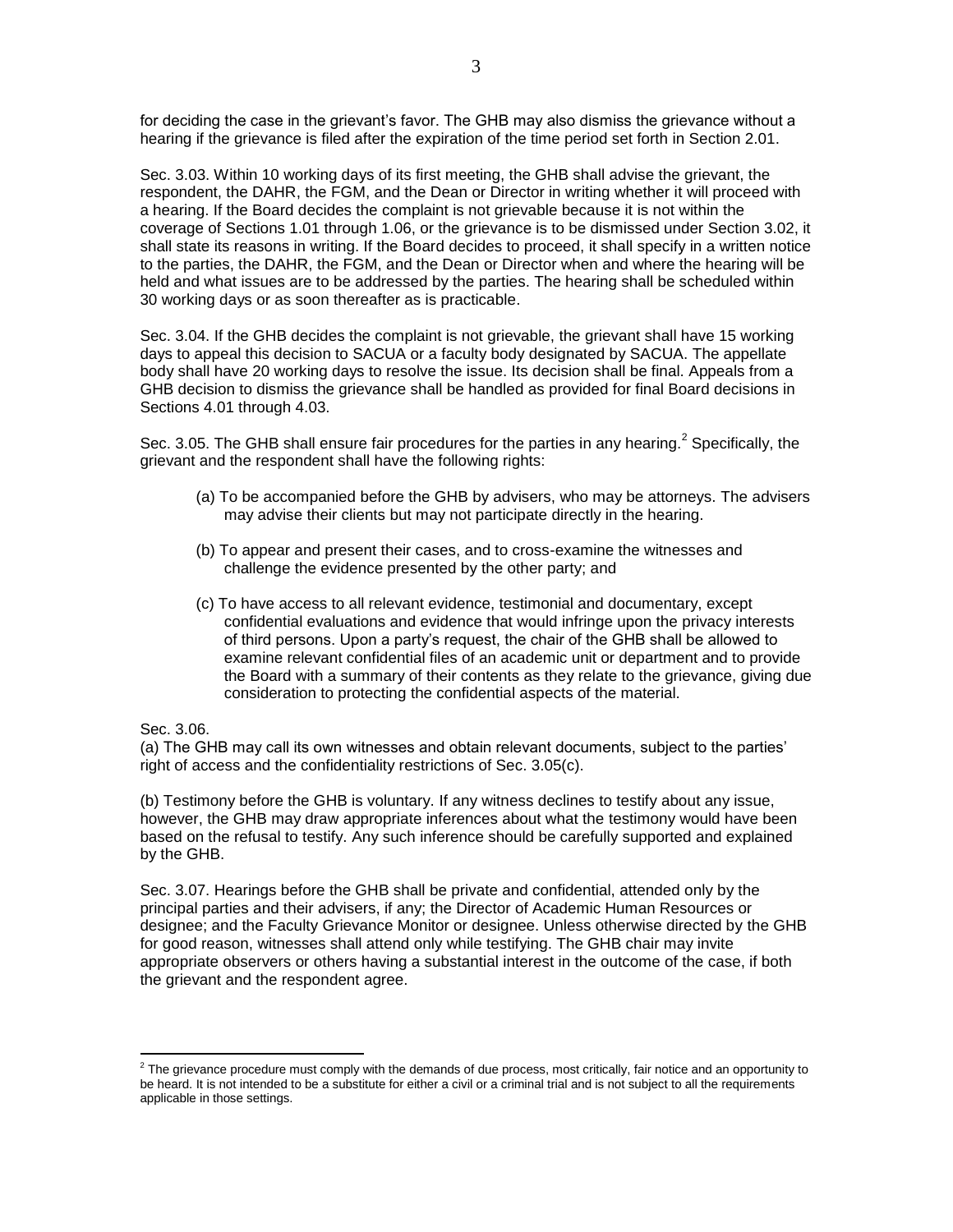Sec. 3.08. Portions of the hearing at which testimony is taken and evidence presented shall be recorded verbatim, but the recording may be by voice recorder. Both the grievant and the respondent may also record the hearing.

Sec. 3.09. The GHB shall deliver only to the grievant and the respondent a written provisional decision within 20 working days after the completion of testimony and argument. The content of the provisional decision shall remain confidential and may not be shared at any time with any other persons except those entitled without special agreement to participate in the hearing or advise the parties under Sec. 3.07.

Sec. 3.10. The grievant and the respondent shall have 10 working days after receipt of the provisional decision to submit a written response to the GHB.

Sec. 3.11. The GHB shall consider any responses to the provisional decision and shall deliver its final decision within 10 working days after receipt of those responses. Both the provisional decision and the final decision shall include a summary of the testimony, factual findings, conclusions with reasons the grieved decision or action was or was not violative of University policy or otherwise manifestly unfair, and, if appropriate, a proposed remedy. Decisions of the GHB shall be by majority vote. The reasons for any dissent must be stated in a written minority opinion. The GHB shall present the final decision only to the grievant, the respondent, the dean, the DAHR, the FGM, and, if appropriate, the program chair.

Sec. 3.12. Although the GHB does not have executive authority, the parties are expected to respect and accept the findings, conclusions, recommendations, and any proposed remedy of the GHB as the considered judgment of a competent and disinterested peer group. The GHB may recommend actions that do not fall within the respondent's authority, but recommendations addressed to those who are not parties should not give rise to the same expectations.

#### **Appeals**

Sec. 4.01. The grievant or the respondent or both may submit a written appeal of a final decision by a GHB within 20 working days of the receipt of the decision. If the dean is not a respondent, the appeal shall be submitted to the dean. If the dean is a respondent, the appeal shall be submitted to the Provost. Either party may submit an appeal contingent upon the other party's appealing. If both parties submit contingent appeals, the appeals shall be treated as withdrawn.

Sec. 4.02. An appeal shall be decided on the record made before the GHB. When necessary in the judgment of the person deciding the appeal, the proceedings may be remanded to the GHB to receive new information. A remand for new information shall be granted on the request of the grievant or the respondent only on a showing that the information could not, in the exercise of reasonable diligence, have been presented when the record was made. A remand shall set the times for further GHB proceedings, including any revised final GHB decision.

Sec. 4.03. The findings, conclusions, recommendations, and proposed remedy, if any, of the GHB shall be presumed valid on appeal, and shall be rejected or modified only because of substantial errors of fact or interpretation of University regulations, because of serious procedural irregularities, or because the appeal authority's considered judgment is that the GHB erred in deciding whether the initially grieved decision or action was or was not violative of University policy or otherwise manifestly unfair, or because any proposed remedy is clearly unreasonable or inappropriate.

Sec. 4.04. The dean or Provost shall respond in writing within 30 working days of receiving the appeal, stating the action to be taken and the reasons for it. The response shall be transmitted to the grievant, the respondent, the members of the GHB, the DAHR, and the FGM.

# **Structure; Organization; Miscellaneous**

Sec. 5.01. This grievance procedure applies to all school faculty defined in Section 1.02.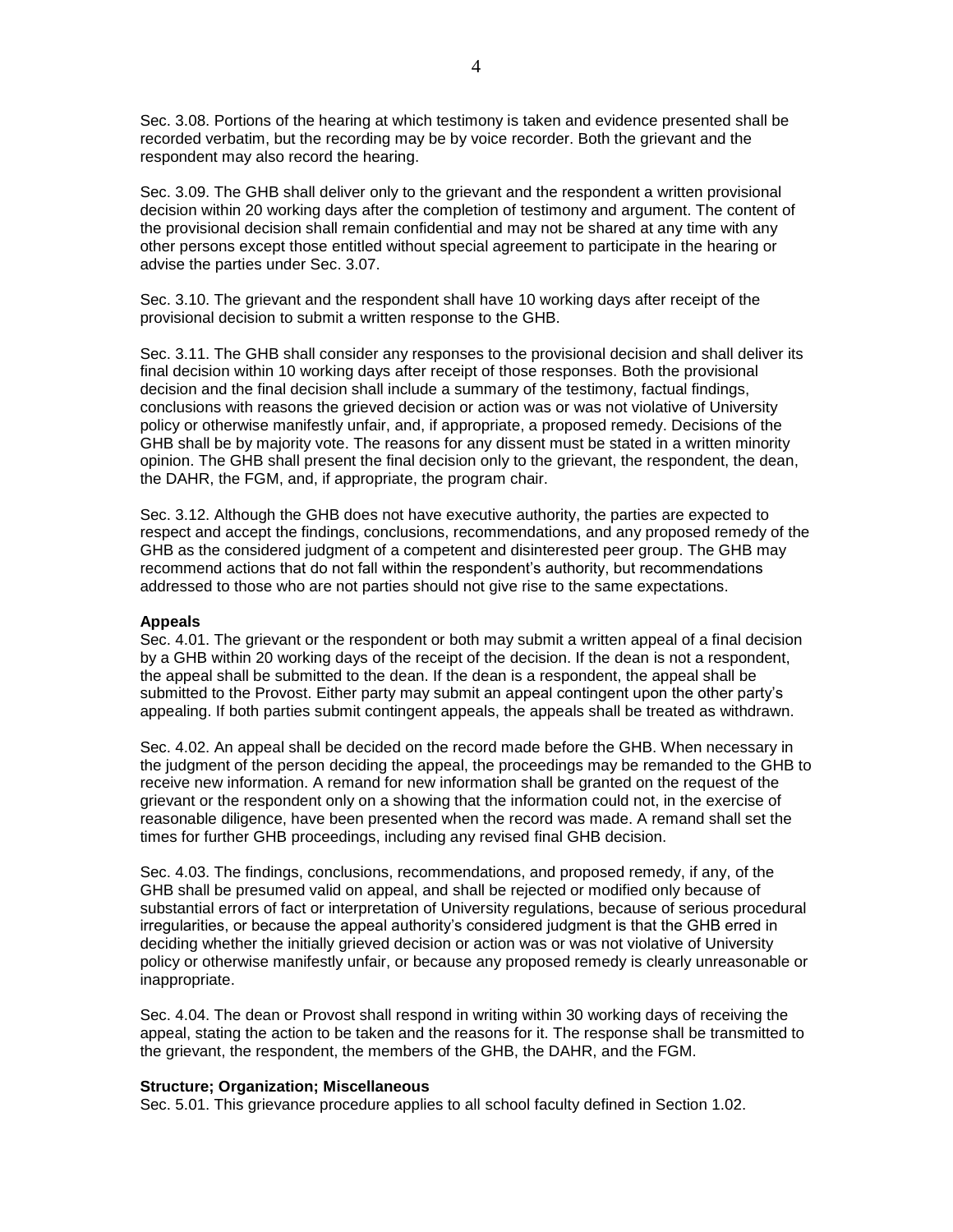Sec. 5.02. A Faculty Grievance Hearing Panel (FGHP) is established from whose members each Grievance Hearing Board will have two selected randomly, subject to the exceptions contained in Sec. 5.03. The FGHP will consist of tenured faculty members, elected by the school in accordance with written rules formulated by that unit (Recommendation – the two EC members for the departments/programs will serve this role). Membership on the FGHP will be allotted as follows: the College of Literature, Science, and the Arts and the Medical School, four members each; the Ross School of Business, the College of Engineering, the School of Public Health and the School of Music, Theatre, and Dance, two each; and all other schools and colleges, one each. FGHP members will serve single staggered terms of three years, except that initially nine members will be chosen by lot to serve one year, nine by lot to serve two years, and the rest will serve three years. FGHP members may not serve consecutive terms. Vacancies will be filled in the same manner except that if the unexpired term is one year or less, the replacement member shall serve an additional three-year term.

#### Sec. 5.03.

(a) Within 10 working days of receiving the notice of a pending grievance, the DAHR and the FGM shall meet or communicate and choose by lot two persons from the FGHP to serve on the GHB. Those two members shall come from different academic units and neither shall come from the academic unit(s)<sup>3</sup> of the grievant. The DAHR and the FGM may then agree on one of the two members as a chair for the GHB or leave the choice between those two to the Board itself.

(b) The third member of the GHB shall come from the academic unit in which the grievance arises. Each academic unit shall formulate written rules for electing three to five tenured faculty as potential GHB members.(Recommendation - the at-large members elected to sit on EC hold these roles) Within 10 working days of receiving the notice of a pending grievance from the DAHR, the grievant and the respondent shall each nominate three members from this list of potential Board members. Both parties shall rank their preferences and transmit their choices to the DAHR and the FGM. Within 5 working days the DAHR and the FGM shall jointly determine the one nominee most favored by both parties. If there is a tie among the choices, the DAHR and the FGM will jointly resolve the tie by lot.

(c) At any time prior to the first meeting of the GHB established as provided in subsections (a) and (b) above, the grievant and the respondent have the option of agreeing upon any three tenured University faculty members from any academic unit, whether or not members of the FGHP, to serve as the GHB. In this instance, the remaining provisions regarding GHBs will apply.

Sec. 5.04. A member of a GHB shall recuse herself or himself if she or he has significant personal or professional associations with either party, and any member shall be excused with the concurrence of both the DAHR and the FGM, if either the grievant or the respondent objects for sufficient cause to that person's serving. If the DAHR and the FGM disagree about excusing a GHB member, the issue shall be resolved by the dean, or, if the dean is a respondent, by the Provost. A recused or excused Board member shall be replaced by using the same procedure applicable to the selection of that member.

Sec. 5.05. The Faculty Grievance Monitor (FGM) is a tenured faculty member who is appointed annually by SACUA to monitor all grievances. In addition to the functions assigned elsewhere, the FGM and the DAHR shall have the following responsibilities:

 3 In these rules the term "academic unit" generally means a school, college, center, institute, or program. In schools or colleges that have more than 100 faculty members covered by this procedure and that have separate departments or equivalent subdivisions, "academic unit" shall mean, for the purpose of selecting the third "internal" GHB member only, a department or equivalent subdivision. If the size of particular departments or equivalent subdivisions makes it difficult to elect three to five potential internal GHB members, the school or college may combine closely related departments or subdivisions for this purpose.